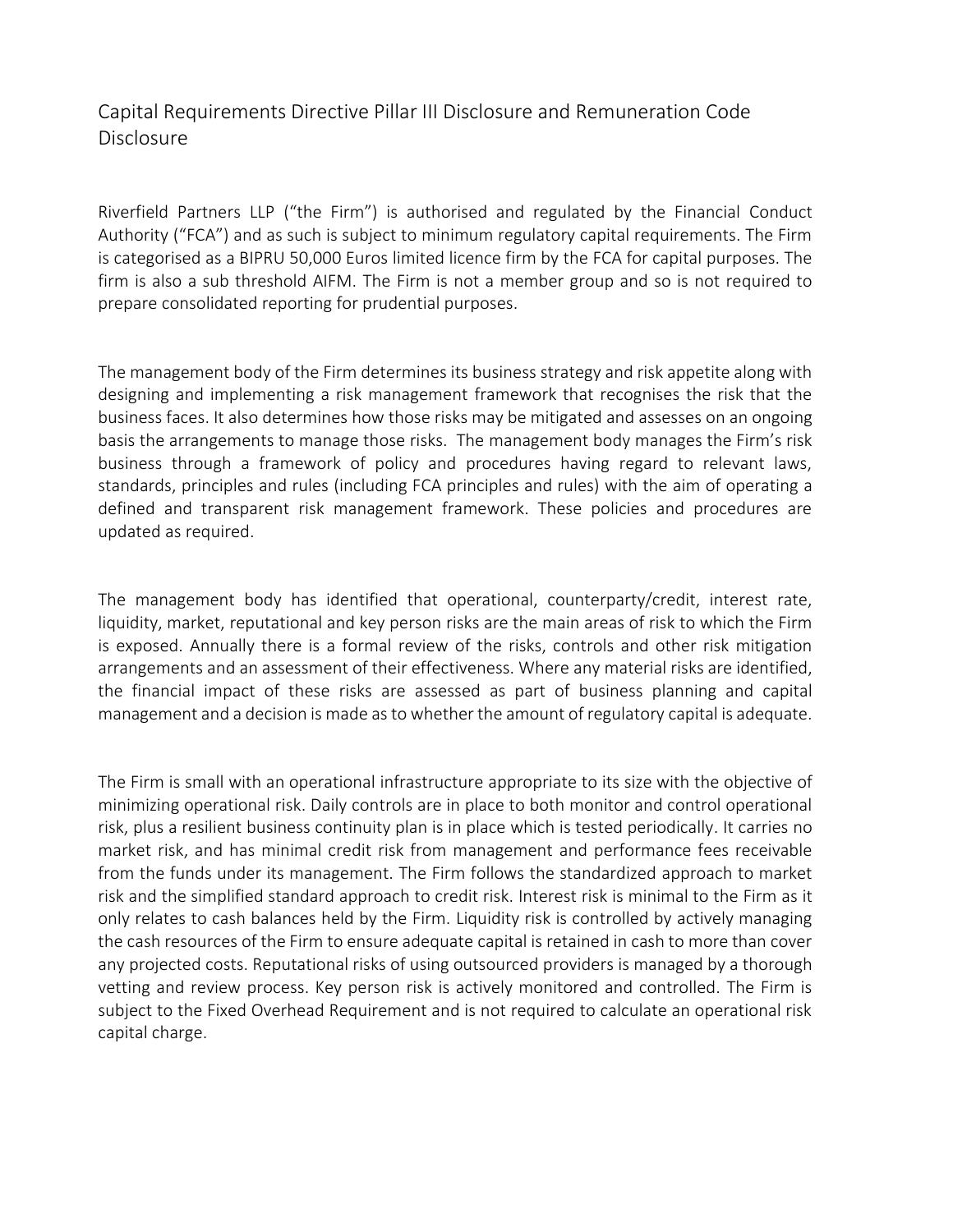The Firm is a Limited company. Its capital is summarised as follows:

| Capital Item                               | £'000s |
|--------------------------------------------|--------|
| Tier 1 capital                             | 200    |
| Total tier 2 and tier 3                    |        |
| Deductions from tier 1 and tier 2 capital  |        |
| Total capital resources, net of deductions | 200    |

As discussed above the firm is a limited licence firm and as such its capital requirements are the greater of:

- Its base capital requirement of €50,000; or
- The sum of its market and credit risk requirements: or
- Its Fixed Overhead Requirement

## Pillar 3 Disclosure Policy

The Firm, on at least an annual basis, reviews the disclosure and the applicable rules by formal process and will make the appropriate disclosure. Some information may be omitted if it is immaterial or proprietary or confidential. No information is excluded for proprietary or confidential reasons in the above.

## Remuneration Code Disclosure

The firm is authorised and regulated by the Financial Conduct Authority as a BIPRU 50,000 Euros Limited Licence Firm and so is subject to FCA Rules on remuneration. These are contained in the FCA's Remuneration Code located in the SYSC Sourcebook of the FCA's Handbook. The FCA defines Remuneration Code Staff ("Code Staff") in SYSC 19C.3.4 as senior management, risk takers, staff engaged in control functions and any employee receiving total remuneration that takes them into the same remuneration bracket as those detailed above, whose professional activities have a material impact on the firm's risk profile.

Our disclosure is made in accordance with our size, internal organization and the nature, scope and complexity of our activities therefore we are not required to appoint an independent remuneration committee. The Firm's policy has been agreed by the Senior Management in line with the Remuneration Code principles laid down by the FCA.

Our policy covers senior management, risk takers, staff engaged in control functions and any employee receiving total remuneration that takes them into the same remuneration